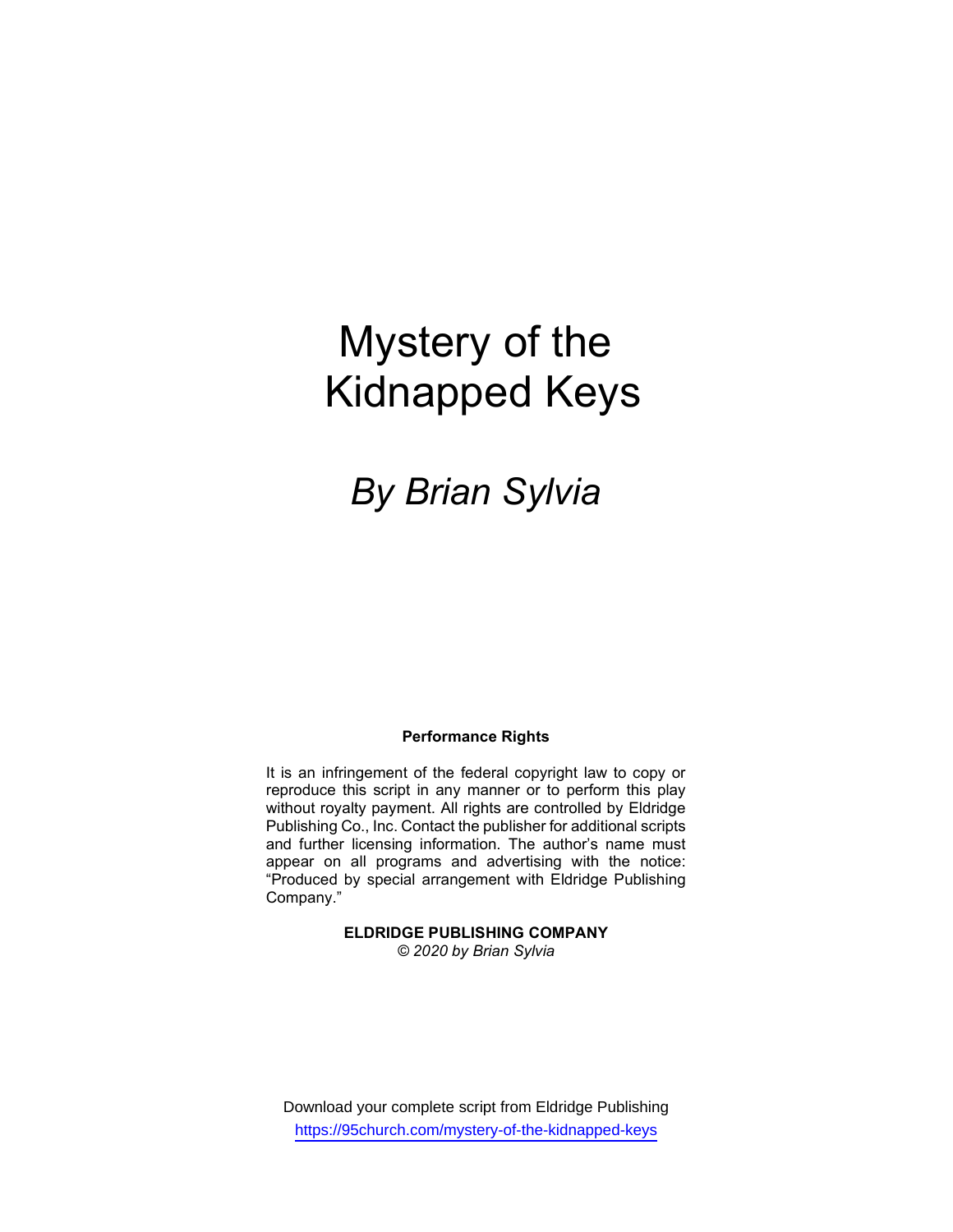#### **DEDICATION**

 This script is dedicated, first and foremost, to my bride of 25 years who encouraged me to write this mystery format (and who even came up with the show's title). Thank you, Rebecca Lynn, for your support of my crazy ideas and for being such an incredible wife and cheerleader of dreams.

 And a special shout out to JP Marker who created the logo for the show and did an amazing job as Detective Vic Torius. Your comedic timing is flawless, and your development of Vic was spot on. True story!

 Finally, I want to thank the entire premier cast of this show who dedicated so much of themselves to developing colorful characters in order to provide a fun holiday experience for so many people. inCharacter Theatre took the stage and exceeded my expectations. You guys rock!

#### STORY OF THE PLAY

 Detective Vic Torious is called to Pine Valley Church by their secretary, Barb Dwyer who reports the church's historic, antique grand piano missing! Key members of the congregation (aka suspects!) arrive at the request of the detective. Was it Barb Dwyer herself, who may or may not be a piano player and perhaps may want to frame someone else? Or maybe it's the new pastor, Rev. Oliver Sudden. Little is known about him.

 Perhaps it was Frieda Livery, a truck driver who makes deliveries almost daily, or Anne Tickwitty, an antique dealer whose great-grandfather had a connection to the instrument.

 Xavier Money, the frugal church treasurer, has been looking for ways to raise money -- was this his idea of a fundraiser? And let's not forget Jess Churd, the youth group drama team leader who is upset there is no drama in the upcoming Christmas program.

 After the suspects have been questioned, the audience will cast their votes for the most likely guilty party during intermission. Then the true culprit is revealed. But wait! There are multiple endings for multiple shows! Or you can simply select your favorite conclusion.

 An optional actor may serve as the mistress of ceremonies and lead the audience through the process, even singing a couple of Christmas carols with them.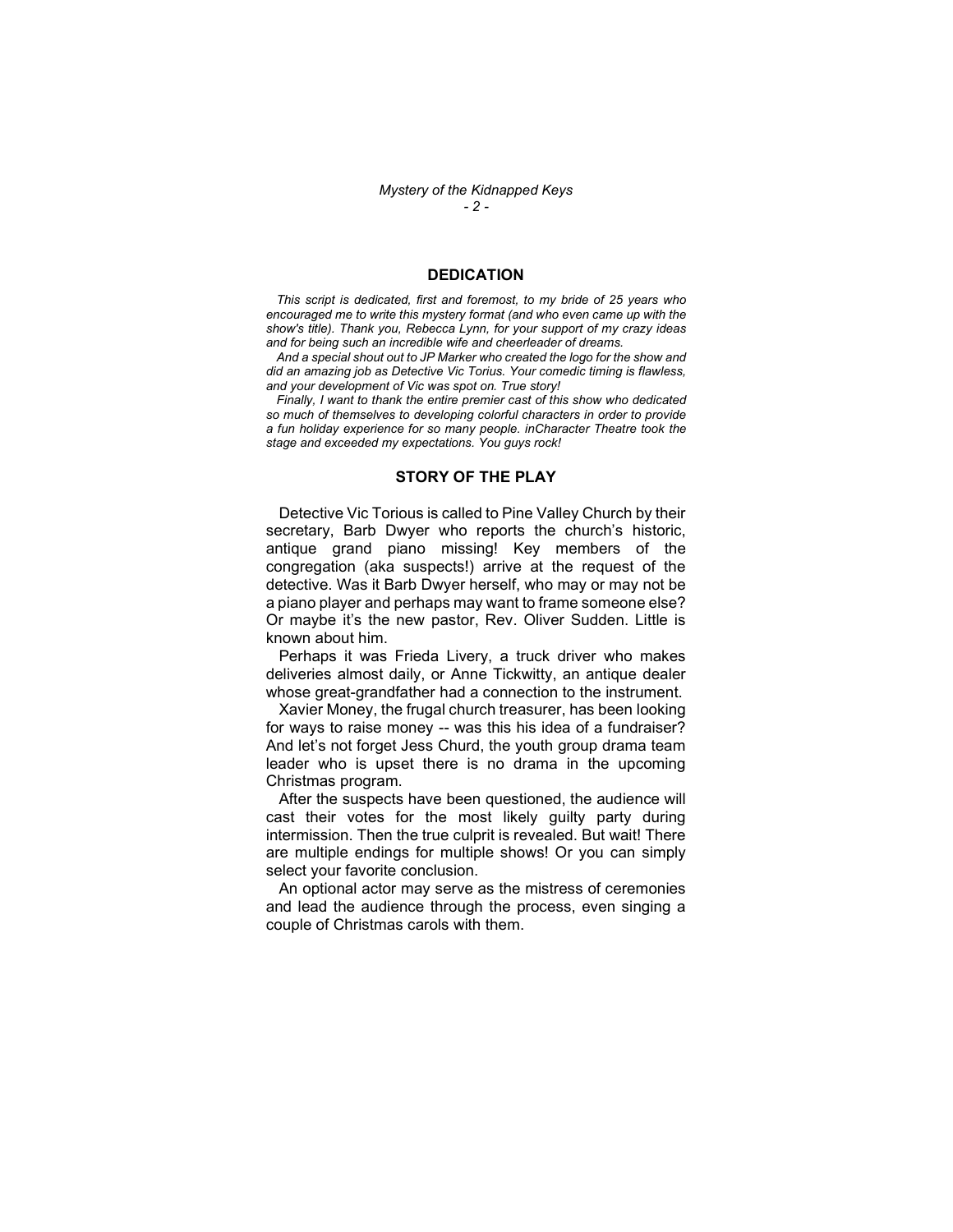# CAST OF CHARACTERS

(2 m, 5 w, 1 flexible, 1 optional.)

- DETECTIVE VIC TORIOUS: Detective who always gets to the bottom of it, while taking audience on a pun-derful journey. "True story."
- PASTOR OLIVER SUDDEN: Church pastor, just arrived several months ago. (Could be Pastor Olive A. Sudden if cast as a female.)
- XAVIER MONEY: Church treasurer, worried about the church's finances.
- **BARB DWYER:** Cranky church secretary; complains about everything; seemingly dislikes all other characters, church pianist.
- ANNE TICKWITTY: Antique dealer, church member, faints easily, nemesis of Barb Dwyer, very 'southern.'
- FRIEDA LIVERY: The delivery truck driver that has access to the church building for delivery purposes.
- JESS CHURD: Teenager; leader of drama team; upset that there is no drama in the Christmas production.
- CARMEN GEAUX: (Optional.) The very Christmasy mistress of ceremonies. (Geaux is pronounced "go.")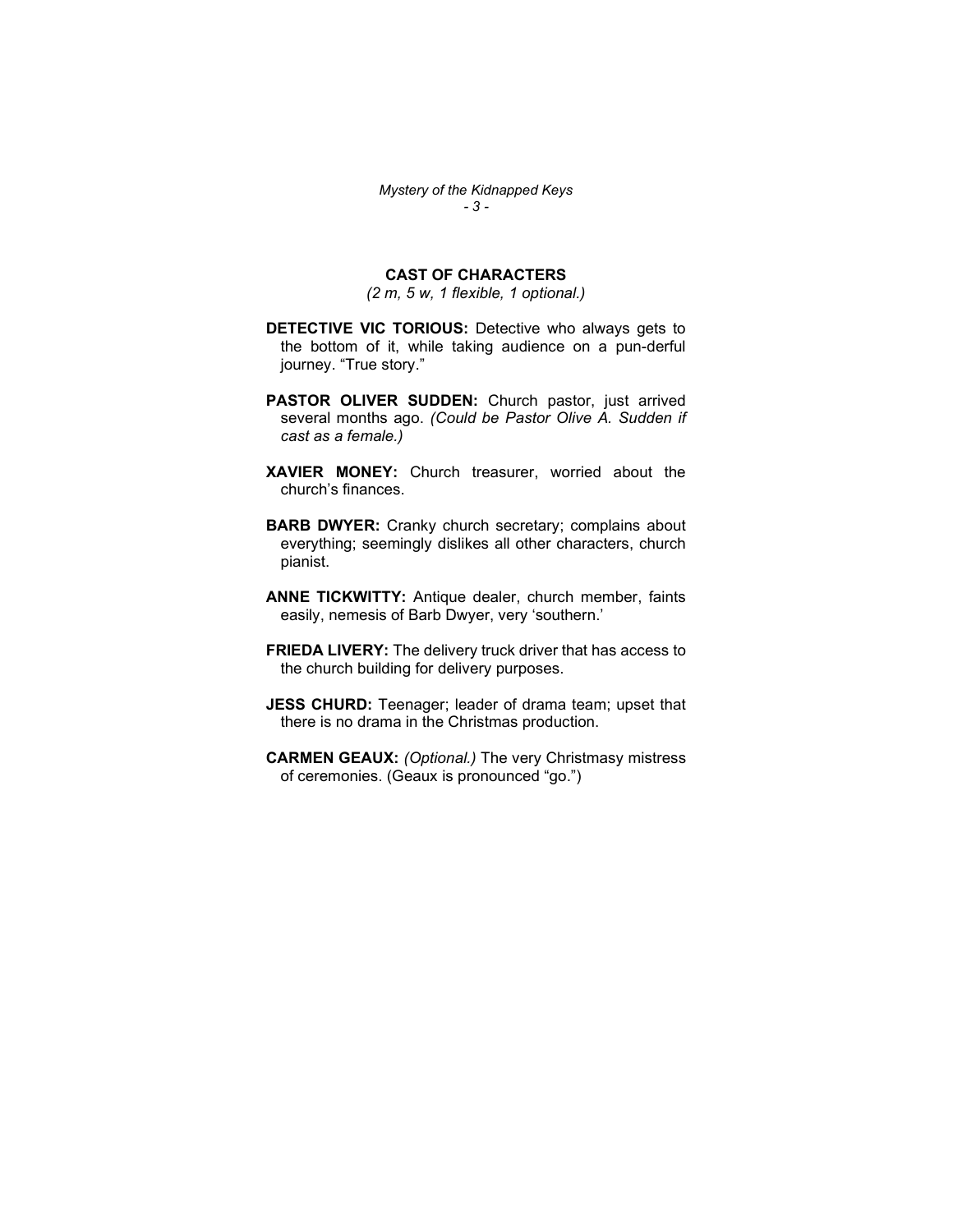Mystery of the Kidnapped Keys - 4 -

# SETTING

The sanctuary of Pine Valley Church.

## PROPS

Traffic cone Notepad and pen **Cellphone** Piece of paper

**Watch** Envelope **Handcuffs** 

### SOUND EFFECTS

Sinister minor chord progression Phone ringing

#### **EFFECTS**

Photos projected for audience (Optional.)

# PREMIER PERFORMANCE

The show was performed by the inCharacter School of Ministry at Deep Creek Community Church in North Port, Florida on December 6-8, 2019. Original cast is as follows:

| Carmen Geaux Merci Hotchkin      |
|----------------------------------|
| Vic Torious Joseph (JP) Marker   |
|                                  |
| Oliver Sudden Preston Williams   |
| Anne Tickwitty Kailyn Williams   |
|                                  |
| Xavier Money Domenick DiLena     |
|                                  |
| Sound/Lighting: Joseph Marchese, |
| Gideon Crater                    |
|                                  |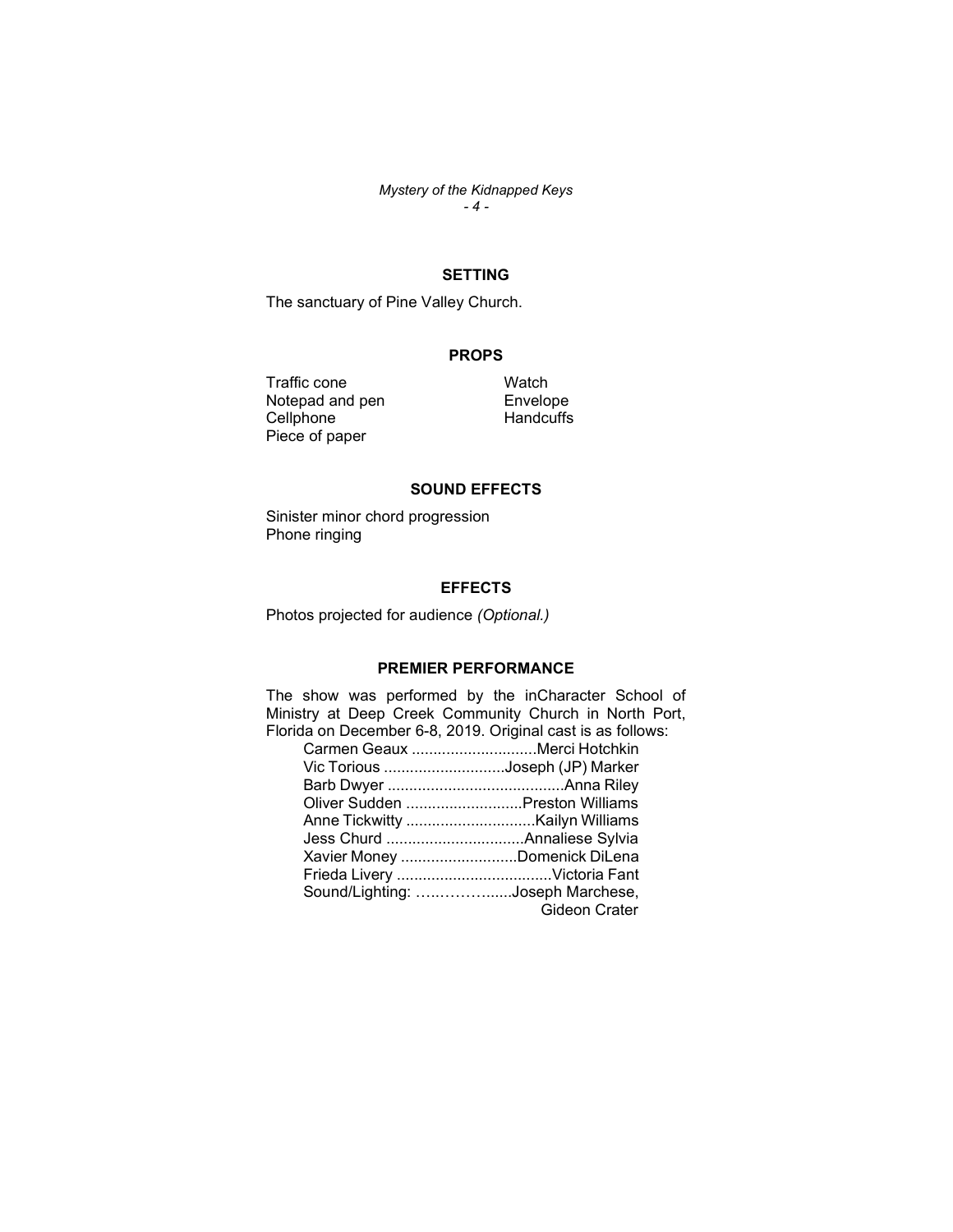#### PROLOGUE

(CARMEN the mistress of ceremonies enters wearing a very over-the-top Christmasy outfit. She delivers lines directly to the audience.)

CARMEN: Good evening, ladies and gentlemen. I'm Carmen Geaux, your hostess for the evening. Thank you so much for joining us this evening. In just a little while you will meet a group of, let's just say, interesting individuals. Six of these individuals all end up being suspects in a crime in our little town of Pine Valley. Not much happens in this little town, so when it does, it's a big deal. There's no time like the Christmas holiday season here. The streets are decorated with wreaths and white lights, houses have manger scenes and inflatable snowmen in their front yards, and the sounds of Christmas carols fill the air. In case you can't tell…I just love Christmas! Speaking of Christmas carols, why don't we get into the spirit of the season by singing one together right now. (Leads the audience in a carol.)

 Yes, Pine Valley is like a trip back in time in December. Well, except for this year, our tranquil town has had a most hideous crime occur. And to think this crime took place in the historic Pine Valley Church. Now before you assume too much, I think it's important to let you know that you're about to go on a journey of uncovering evidence. Pay close attention, because later on we'll be asking you to decide who you think is the guilty party. And remember, out of respect for the other amateur sleuths around you, do not, under any circumstances, use your cell phone. The recording of evidence is not allowed. You are to do all of this from memory. So from me, Carmen Geaux, and all of us in Pine Valley, welcome to our town. And please help us get to the bottom of our little problem. Get ready, because the cast of characters are about to make their way out here. Have a good evening, and I'll see you later.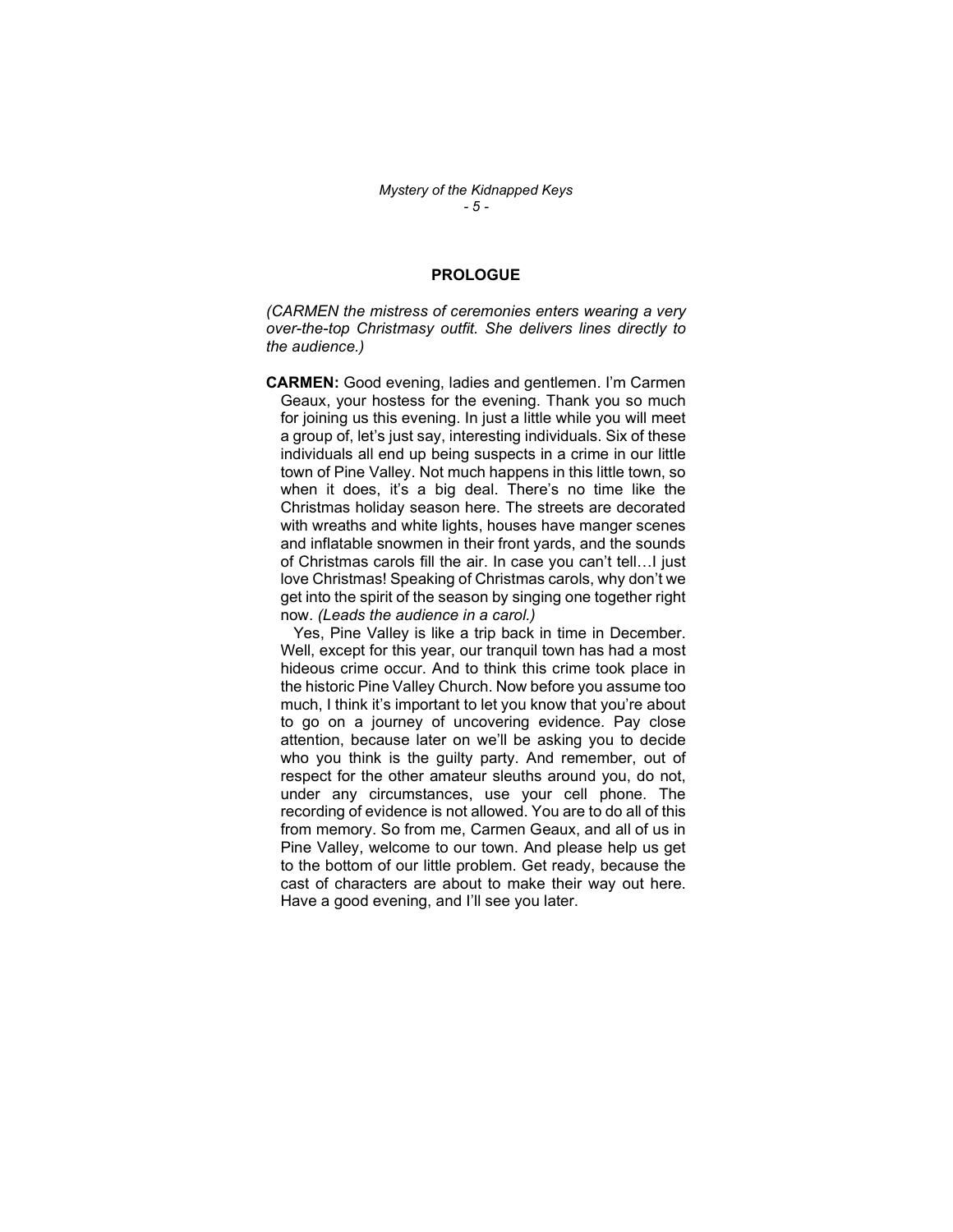(LIGHTS shift as CARMEN exits and VIC enters. He moves downstage as his lines are mostly directed toward the audience.)

VIC: It was December twenty-first and I was out Christmas shopping. I live alone and have no family in the area, so I was basically shopping for myself. I was going to buy a rare spider from the pet shop until I realized I could get one on the web. (Beat.) The rest of my Christmas list included mostly spy-type gadgets needed in my profession as a world-class crime solver. I stayed away from the busy mall since I have a phobia of over-engineered buildings. My doctor says it's called a complex, complex, complex. (Aside.) True story. My name is Vic, (Pause.) Vic Torious. Indeed, I have quite a reputation in this part of the country as the sleuth who almost always gets to the bottom of the mystery. Yes, I don't like to say it about myself, others say it about me.

 I hadn't had a legitimate case since July when old lady Milligan called to report that her fifteen-year-old cat named Gladiola had mysteriously disappeared after her quilting bee's most recent gathering. Hardly an open and closed case. Those elderly ladies all clammed up and I couldn't get a straight answer from any of them. Who knew that quilting clubs were such hotbeds of mystery and deceit? You know what they say; quilters come with strings attached. (Continuing.) In true Vic Torious fashion, I solved the crime within 24 hours. Let's just say it was a brief case. You see, while interviewing their president, Isabel Ringing at the local tearoom, I heard a faint cry coming from her large quilting bag. To Isabel's surprise, the feline fugitive had been mistakenly sewn into the beginnings of the quilt begun the day before. Not only did we rescue Gladiola, but we arranged for all of the quilting club's members to get cataract and hearing check-ups.

 And that was my last case. Well, I did have one other client contact me. It was about a robbery at the local dairy farm. Disappearing blocks of cheese, they said.